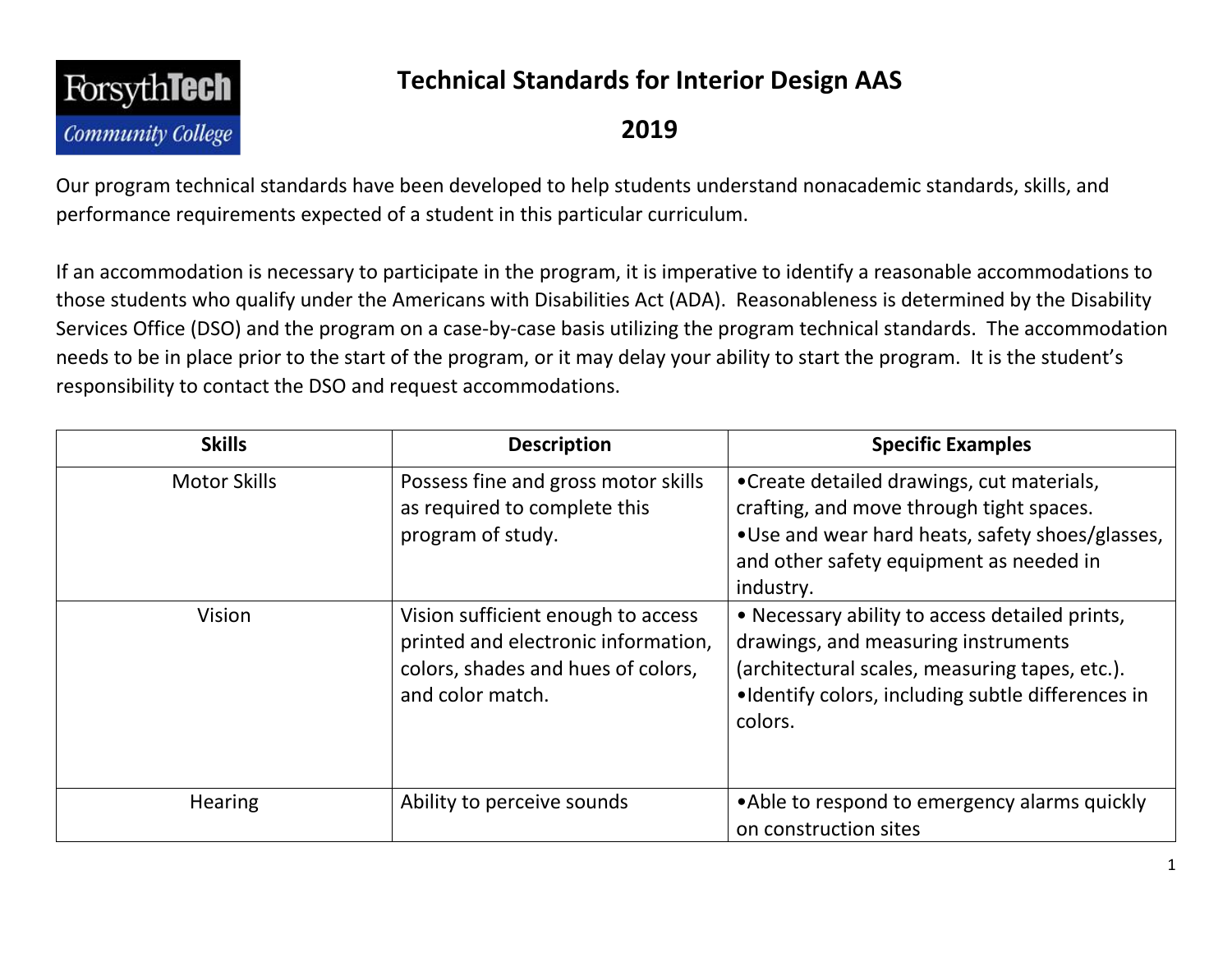| <b>Skills</b>                             | <b>Description</b>                                                                                                                            | <b>Specific Examples</b>                                                                                                                                                                                                                               |
|-------------------------------------------|-----------------------------------------------------------------------------------------------------------------------------------------------|--------------------------------------------------------------------------------------------------------------------------------------------------------------------------------------------------------------------------------------------------------|
| Technological                             | Possess the ability to access<br>information on a computer, search<br>the internet, correspond via email,<br>learn and use industry software. | •Capable of working at a computer for 10+<br>hours per day<br>•Familiarity with Photoshop, Illustrator,<br>Microsoft Office, AutoDesk Products, Acrobat<br>and Windows and/or Mac                                                                      |
| Communication                             | Effective communication with<br>others, both verbally and written.                                                                            | • Professional communication with peers,<br>supervisors, and industry professionals<br>• Read and Write in Business English                                                                                                                            |
| <b>Critical Thinking/ Problem Solving</b> | Objectively analyzing facts and<br>information to generate solutions.                                                                         | . Be able to think in 2D and 3D for<br>conceptualization of spaces.<br>. Possess the capacity to work through the<br>thinking-level thinking inherent to the design<br>process.<br>•Making decisions under stress of deadlines                         |
| <b>Interpersonal Skills</b>               | Interpersonal skills<br>sufficient for professional<br>interactions with a diverse<br>population of individuals,<br>families, and groups      | •Maintain appropriate personal appearance.<br>. Establish rapport with clients and colleagues<br>•Create and present professional presentations                                                                                                        |
| <b>Environmental Tolerance</b>            | Temperature variation, lighting,<br>organic materials, chemicals and<br>related odors.                                                        | •Tolerate typical chemicals, such as Volatile<br>Organic Compounds (VOCs) from interior<br>products.<br>•Maneuver in unfinished interior environments<br>/ construction sites.<br>•Potential exposure to allergens such as mold,<br>mildew, dust, etc. |